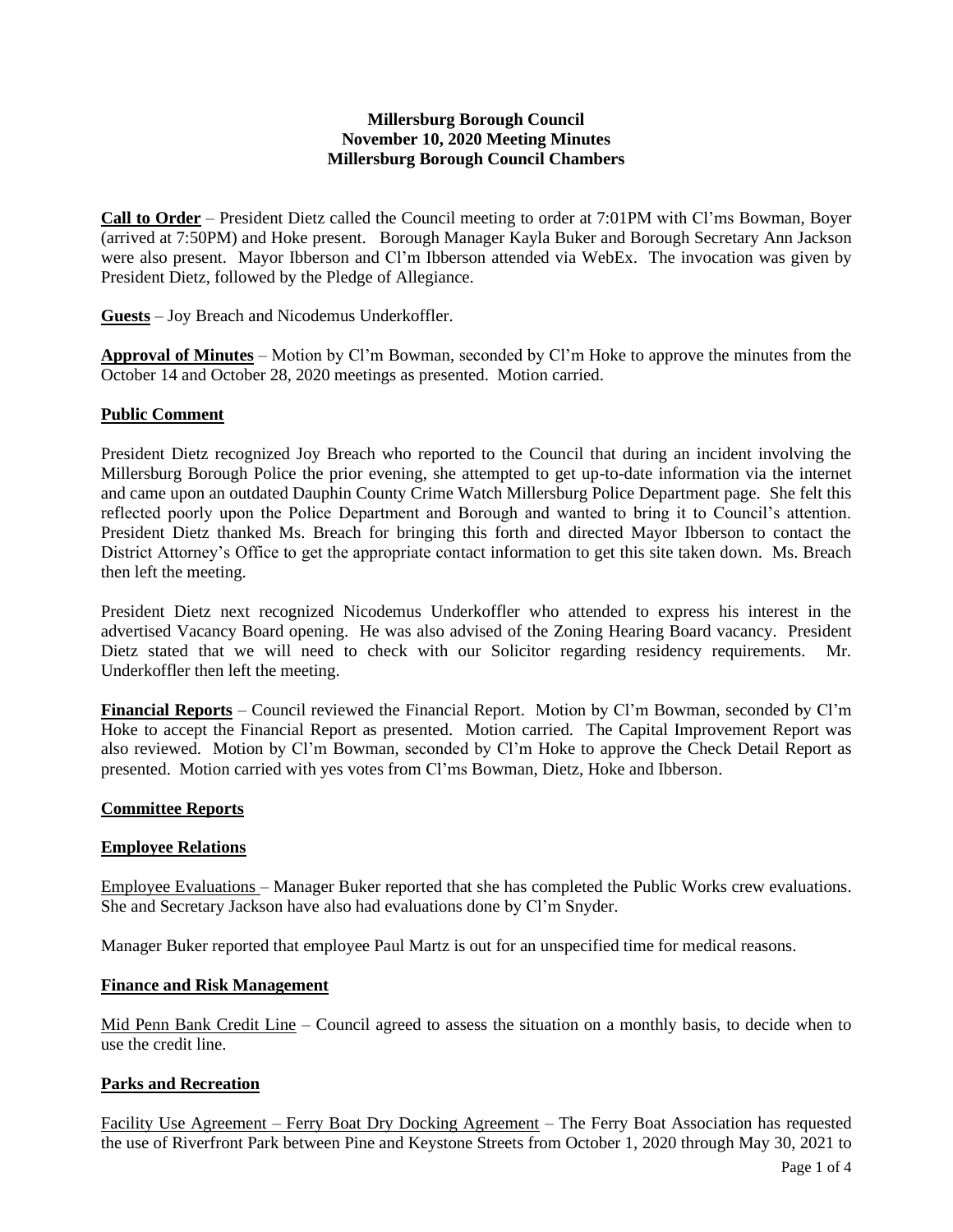dry dock the boats. Special requirements were reviewed. Motion by Cl'm Bowman, seconded by Cl'm Hoke to approve the agreement as presented and to waive the user fee. Motion carried.

Welcome Center Concession Stand Lease Renewal – Cindy Shiffer, owner of Sweet Treats, has expressed interest in renting the concession stand next year. Council reviewed the draft lease, which includes the new monthly rental rate of \$100, plus language regarding the effective date of the lease (date to be determined in consultation with the Borough). Motion by Cl'm Hoke, seconded by Cl'm Bowman to approve the lease as presented. Motion carried.

MYO Park Renovation Project - Kreiser Memorial Money – Cl'm Boyer reported that no decision has been made by the donors' spokesman on what to put the \$700 towards. Council suggested a swing, a tree or restroom upgrades. Cl'm Boyer will take these suggestions back to the spokesman. President Dietz reported that he sent out solicitations requesting \$1,000 to the Legion, the Moose and the VFW. The color choice for the stone seat wall is yet to be determined; awaiting Cl'm Boyer's feedback.

# **Property**

Bid Opening for Spring Animals and Kubota Tractor – Bid tally attached to these minutes. Motion by Cl'm Bowman, seconded by Cl'm Boyer to award to the high bidder for each lot with a pick-up deadline of November 30<sup>th</sup> or the item will be offered to the next highest bidder. Motion carried. Manager Buker will oversee the payment/pick-up process, including having the required releases completed.

Holiday Lighting Action Plan – We have only received two re-wiring quotes. The old wiring and newer LED bulbs will be used for this season. Manager Buker was directed to find out if Mid Penn Bank has a cap on their stock buy-back plan. She is also to confirm the amount of the fee for Edward Jones to broker the stock sale, if Council chooses that option. Stock proceeds were previously designated by the donor to go towards the holiday lighting project.

Reopening Borough Building – Council agreed to make no changes to the current policies and procedures.

Service Window Replacement – Hershock's has provided their quote to the Authority to replace their service window. The Police Department replacement window has not yet been quoted. President Dietz directed Manager Buker to wait until both quotes are received before any further discussion.

**Public Safety** – Chairman Ibberson had nothing to report.

Police Contract Amendment – The Amendment has been signed by both parties. Secretary Jackson was directed to provide one copy to the Patrol Officers' Association and to advise the Civil Service Commission that Borough Council is ready to proceed with the hiring process. President Dietz directed Jackson to work on setting up a conference call between George Wright, Solicitor Kerwin, Cl'm Boyer and Mayor Ibberson the discuss the process moving forward.

#### **Streets**

(Appeal) Handicapped Parking Space Request – 787 Church Street – Manager Buker reviewed additional documentation received regarding this application. Motion by Cl'm Boyer, seconded by Cl'm Bowman to reaffirm the denial based upon existing available parking. Motion carried.

(Appeal) Handicapped Parking Space Request – 549 Union Street – Manager Buker reviewed additional documentation received regarding this application. Motion by Cl'm Hoke, seconded by Cl'm Bowman to sustain the original denial of the application for a handicapped parking spot at 549 Union Street based upon safety reasons and due to the closest spot on the north side of the street being further than the applicant's garage. Motion carried.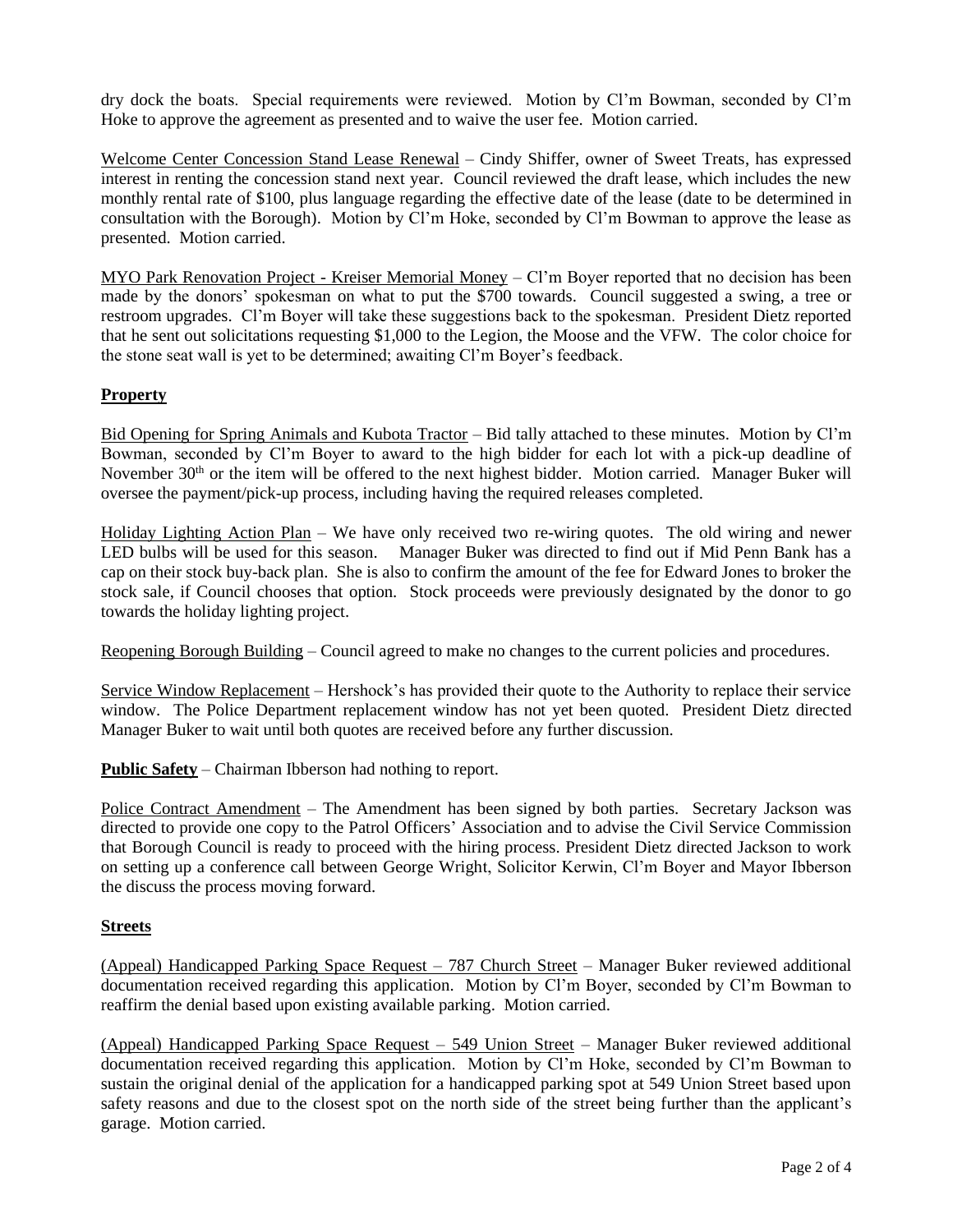Additional Information - Handicapped Parking Space Request – 186 Pine Street – Manager Buker reported that she has verified the applicant's disability and recommends approval of the application. Motion by Cl'm Bowman, seconded by Cl'm Boyer to approve the application for a handicapped parking space at 186 Pine Street. Motion carried.

824 Center Street Curb Removal Request – Motion by Cl'm Hoke, seconded by Cl'm Boyer to approve the request, with the condition that Manager Buker relay to the property owner that care is to be taken to not damage the edge of the street and to check for all underground utilities through PA One Call before proceeding. Motion carried.

2002 Truck Repair – Motion by Cl'm Hoke, seconded by Cl'm Bowman to approve the quote from L.J. Towing and Repair in Sunbury to repair/replace the bed of the 2002 truck. Motion carried with yes votes from Cl'ms Bowman, Boyer, Dietz, Hoke and Ibberson.

**Economic Development** – Chairman Dietz reported that we will be holding off on doing a new tourism brochure and that we are not proceeding with the Shop Small event this year.

**Mayor's Report** – No report. Police Department UCR was distributed to all Cl'ms.

**Manager's Report** – Written report was provided to all Cl'ms. With reference to the ADA Upgrades Project at 101 West Street, Council discussed back-charging CCIS and also providing feedback to Gannet Fleming.

**Code Enforcement Report –** Council reviewed the written report as submitted by Karen Zaporozec. 116 Pine Street has been condemned. There was no update on 510/512 Moore Street. Council discussed Just For Today's new site, with regard to zoning and building permits, dumpster permit, off-street parking, ADA accessible restrooms and landlord tenant report forms.

**Engineer's Report** – Council reviewed the written report as submitted by Virginia Thornton. Manager Buker was directed to report to Ms. Thornton that the Welcome Center was designed for floodwater to flow through it.

#### **Unfinished Business**

YSM Invoice – MYO Park Renovations Project – Council reviewed an invoice for the MYO Park Renovation project. Motion by Cl'm Bowman, seconded by Cl'm Hoke to pay the YSM invoice for \$1,853.68 from the General Fund Reserve Account and to seek reimbursement from the Gaming Grant. Motion carried with yes votes from Cl'ms Bowman, Boyer, Dietz, Hoke and Ibberson.

HRG Invoice – Center Street Erosion Control Project – Council reviewed HRG's latest invoice. Motion by Cl'm Hoke, seconded by Cl'm Bowman to pay the HRG invoice for \$400 from the General Fund. Motion carried with yes votes from Cl'ms Bowman, Boyer, Dietz, Hoke and Ibberson.

ComplianceSigns.com Invoice - 101 West Street ADA Upgrades Project – Motion by Cl'm Bowman, seconded by Cl'm Hoke to pay the ComplianceSigns.com invoice for \$38 from the General Fund and to seek reimbursement from the Dauphin County Gaming Grant. Motion carried with yes votes from Cl'ms Bowman, Boyer, Dietz, Hoke and Ibberson.

Variance Application Invoice - 101 West Street ADA Upgrades Project – Motion by Cl'm Bowman, seconded by Cl'm Hoke to pay the invoice for \$336.65 from the General Fund and to seek reimbursement from the Dauphin County Gaming Grant. Motion carried with yes votes from Cl'ms Bowman, Boyer, Dietz, Hoke and Ibberson.